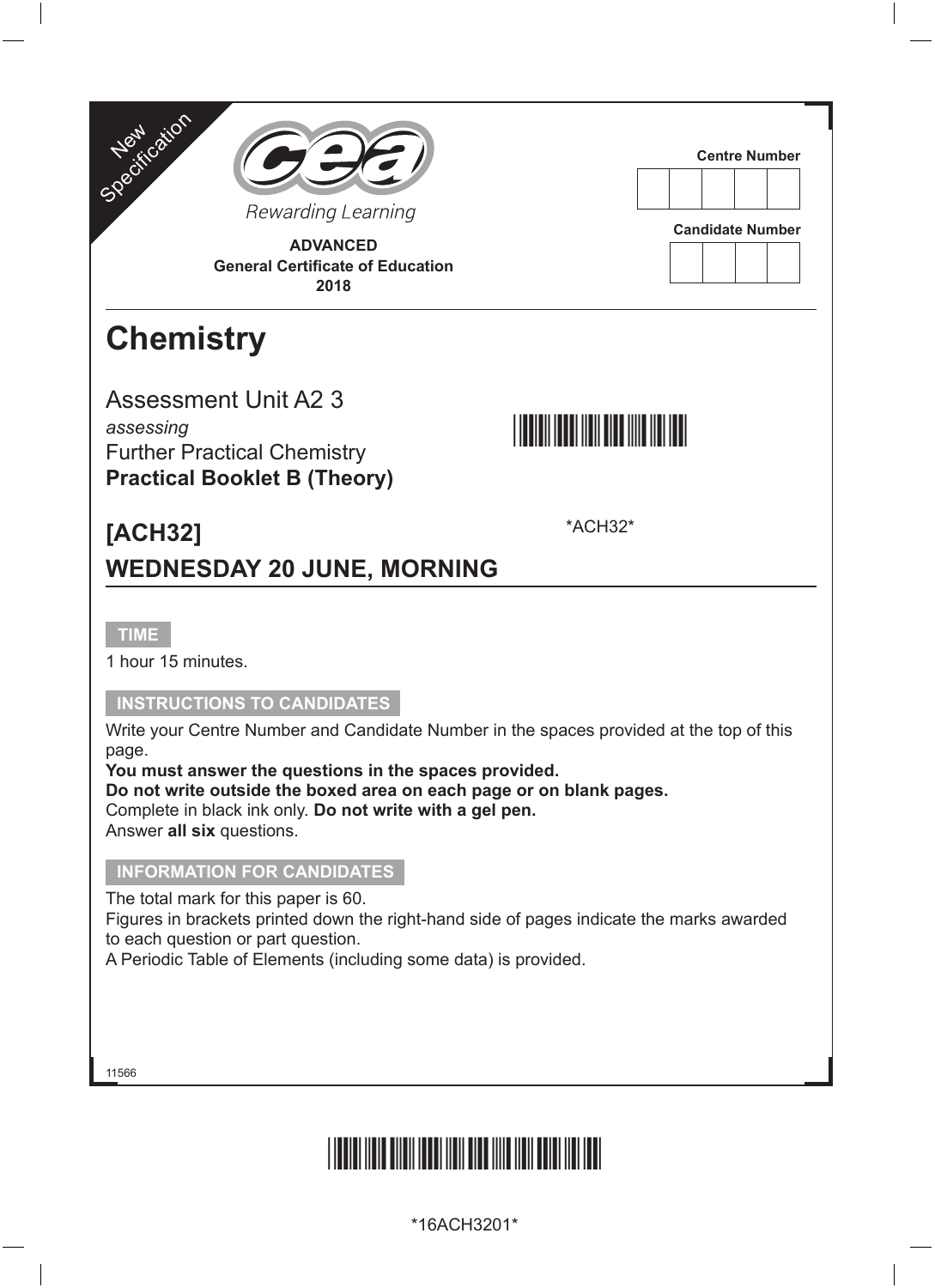#### **BLANK PAGE**

#### **DO NOT WRITE ON THIS PAGE**



\*16ACH3202\*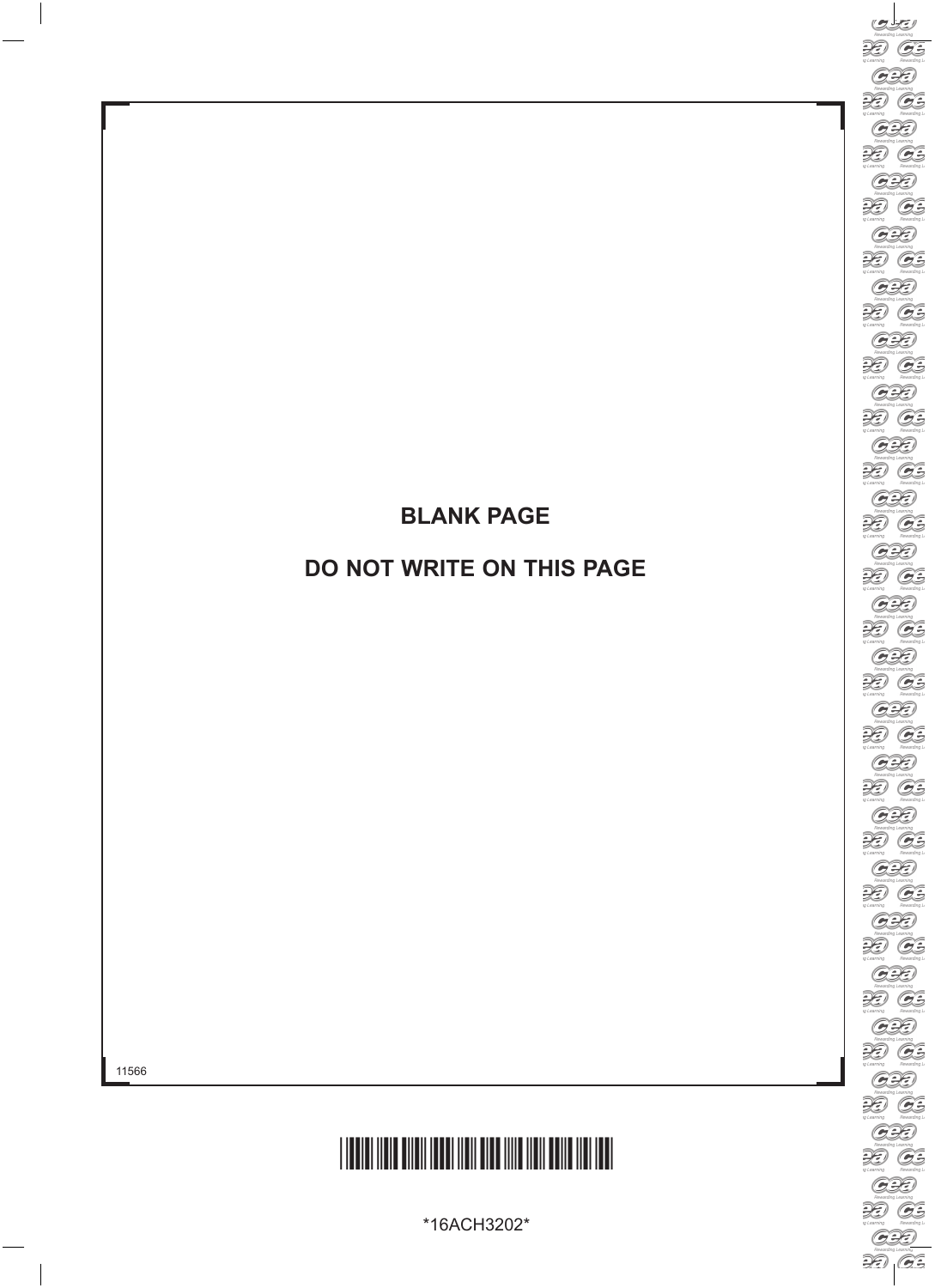| metal ion  | colour of solution | addition of a few<br>drops of dilute<br>ammonia solution | addition of excess<br>dilute ammonia<br>solution |
|------------|--------------------|----------------------------------------------------------|--------------------------------------------------|
| iron(II)   | green              |                                                          |                                                  |
|            | pink               | blue precipitate                                         |                                                  |
| nickel(II) |                    | green precipitate                                        |                                                  |

[6]

11566

**[Turn over**

# \*16ACH3203\*

\*16ACH3203\*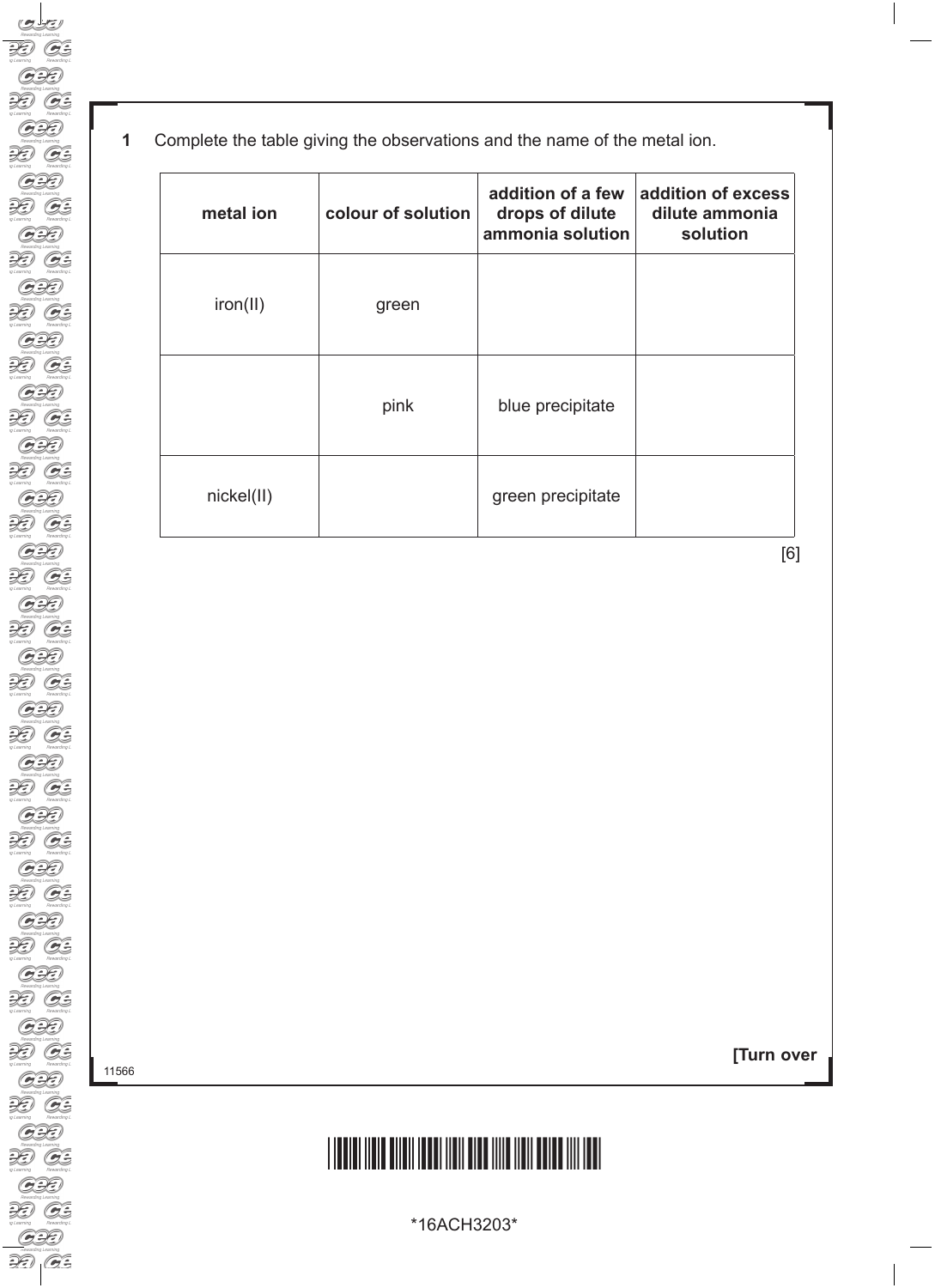**2** Two-way paper chromatography can be used to separate a mixture of amino acids. The  $R_f$  values of the amino acids, in two different solvents, are shown in the table below.

|            | abbreviated |           | $Rf$ value |
|------------|-------------|-----------|------------|
| amino acid | name        | solvent 1 | solvent 2  |
| glycine    | gly         | 0.26      | 0.20       |
| leucine    | leu         | 0.73      | 0.58       |
| tyrosine   |             | 0.45      | 0.42       |

**(a) (i)** Explain what is meant by the term **R<sup>f</sup> value**.





#### \*16ACH3204\*

\*16ACH3204\*

Q.  $G$  $\overline{\mathscr{L}}$  $G$  $\mathcal{H}$  $G$  $\widetilde{H}$  $G$ 39  $G$ **DE**  $G$  $\widetilde{H}$  $G$  $\overline{\mathscr{L}}$  $G$ G. Rewarding  $G$  $\widetilde{2D}$  $G$ Rewarding  $G$  $\mathbb{R}$  $G$ 30 G 33 G 30 G  $\mathbb{R}$ G  $\widetilde{2D}$  $G$  $\mathbb{R}$  $G$ 33 G.  $G$ 33  $\odot$  $G$ 

 $\_$  [1]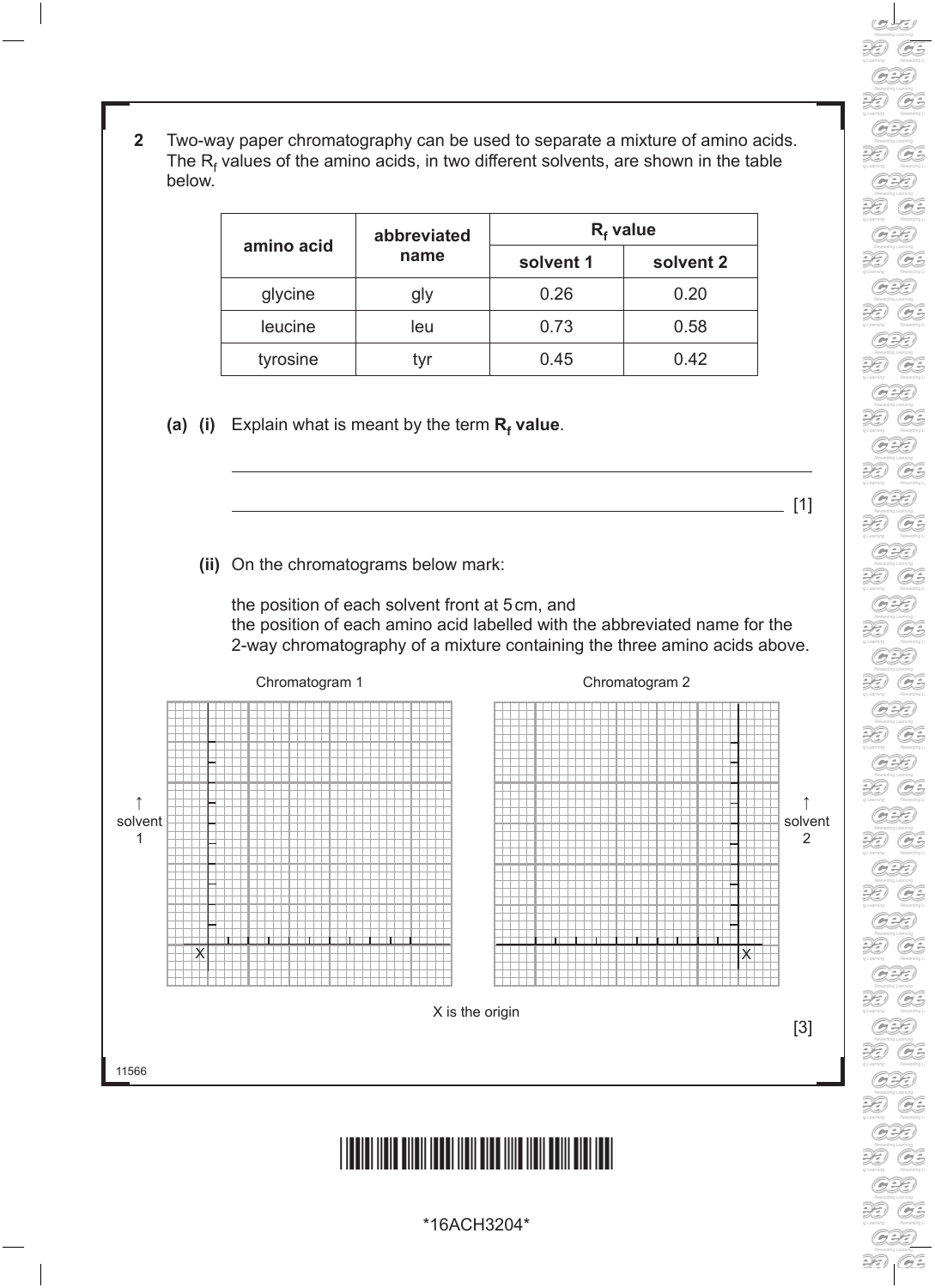| (b) Amino acids can also be identified using infrared spectroscopy. The structures of |
|---------------------------------------------------------------------------------------|
| glycine and tyrosine are shown below.                                                 |



**(i)** Using your data sheet identify the characteristic absorption ranges which will be seen on the infrared spectra of both glycine and tyrosine.

**[Turn over**  $\blacksquare$ **(ii)** Using your data sheet identify the characteristic absorption range and the associated bond which will be seen on the infrared spectra of tyrosine but not glycine.  $\frac{1}{2}$  [1] **(c)** Amino acids react with nitrous acid and sodium carbonate. **(i)** Name the reagents and the conditions necessary to form nitrous acid.  $\overline{\phantom{a}}$  [2] **(ii)** Describe what is observed when a solution of glycine is reacted separately with nitrous acid and with sodium carbonate solution. [1]

### \*16ACH3205\*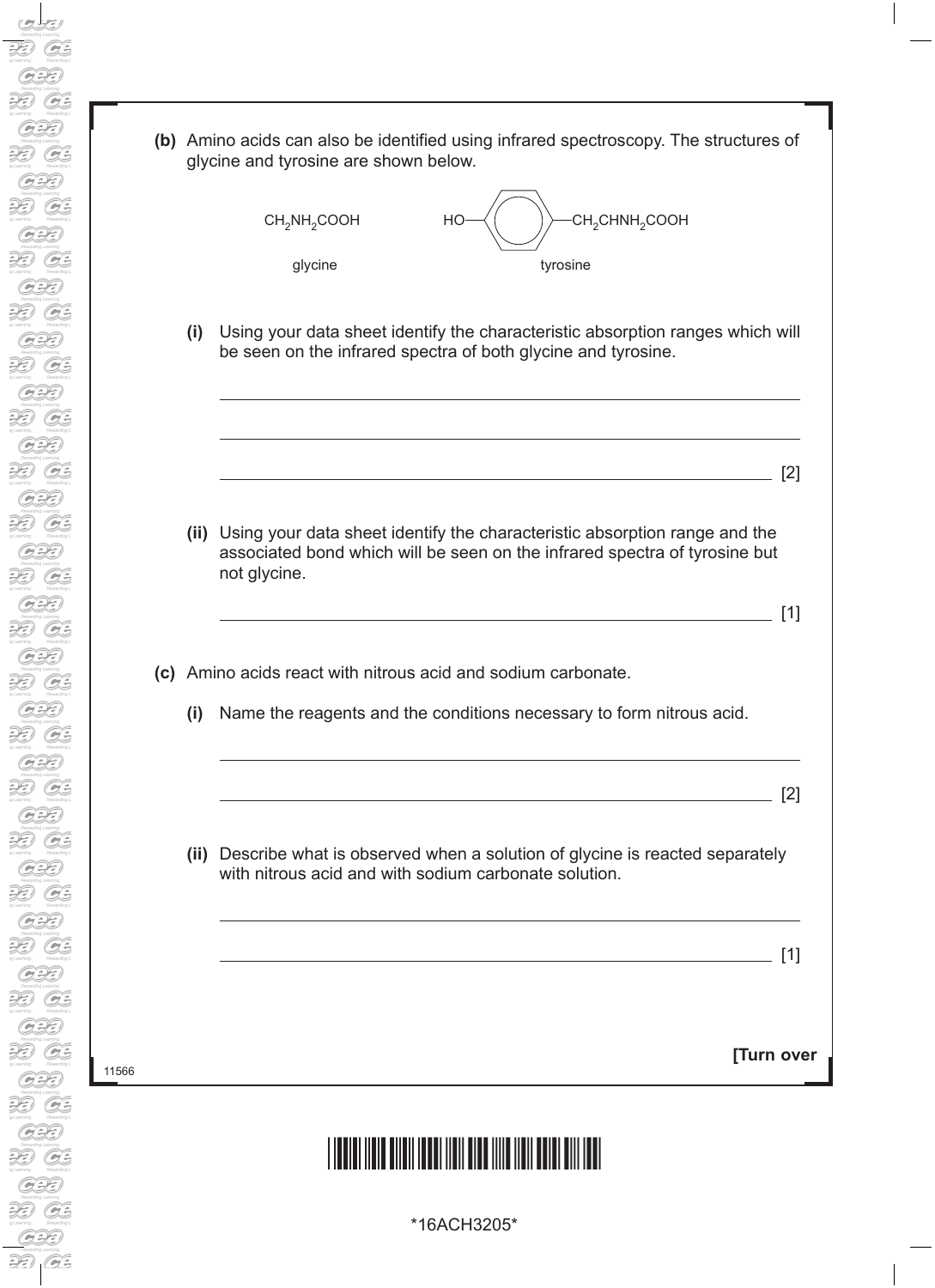- 30  $G$  $\overline{\mathscr{L}}$  $G$ 39  $G$ 39  $G$ 39  $G$ **DE**  $\odot$ 30 G 3E)  $G$ 39  $G$ 39  $G$  $\mathcal{D}$  $G$ 39 G 30  $\mathcal{C}$ 33 G 2E) G  $G$ 30  $G$  $\widetilde{2D}$  $G$  $\overline{\mathscr{L}}$  $G$ 33  $G$  $G$ **RE**  $\odot$  $G$
- **3** The formula of a metal hydroxide, M(OH)<sub>x</sub>, can be determined using a thermometric titration. Different volumes of a solution of the metal nitrate and sodium hydroxide solution were mixed and the temperatures recorded. The following results were obtained.

| volume of<br>metal nitrate<br>solution<br>/cm <sup>3</sup> | volume of<br>sodium<br>hydroxide<br>solution<br>/cm <sup>3</sup> | <i>initial</i><br>temperature<br>$\int C$ | final<br>temperature<br>$I^{\circ}$ C | temperature<br>rise<br>$I^{\circ}$ C |
|------------------------------------------------------------|------------------------------------------------------------------|-------------------------------------------|---------------------------------------|--------------------------------------|
| 20                                                         | 80                                                               | 18.6                                      | 21.1                                  | 2.5                                  |
| 30                                                         | 70                                                               | 18.3                                      | 22.2                                  | 3.9                                  |
| 40                                                         | 60                                                               | 18.8                                      |                                       | 5.2                                  |
| 60                                                         | 40                                                               | 19.0                                      | 25.0                                  |                                      |
| 70                                                         | 30                                                               | 18.2                                      |                                       | 4.7                                  |
| 80                                                         | 20                                                               | 19.0                                      | 22.8                                  |                                      |

- **(a)** Complete the table. [1]
- **(b)** The graph showing the temperature rise against the volume of the metal nitrate solution is shown opposite.

What is the temperature rise and the volume of metal nitrate solution at **X**?

Temperature rise:

Volume of metal nitrate solution: [1]

**(c)** Point **X** is used to determine the formula of the metal hydroxide.

The concentration of the metal nitrate solution is 1.0mol dm<sup>−</sup>3 and the concentration of sodium hydroxide is 3.25mol dm<sup>−</sup>3.

 Calculate the ratio of moles of the metal nitrate to sodium hydroxide at point **X** and use this to deduce the formula of the metal hydroxide,  $M(OH)_{\sim}$ .

11566

#### <u>\*16ACH3206 ACH3206 ACH3206 ACH3206 ACH3206 ACH3206 ACH3206 ACH3206 ACH3206 ACH3206 ACH3206 ACH3206 ACH3206 ACH</u>

<u>[3]</u> [3] **[3]**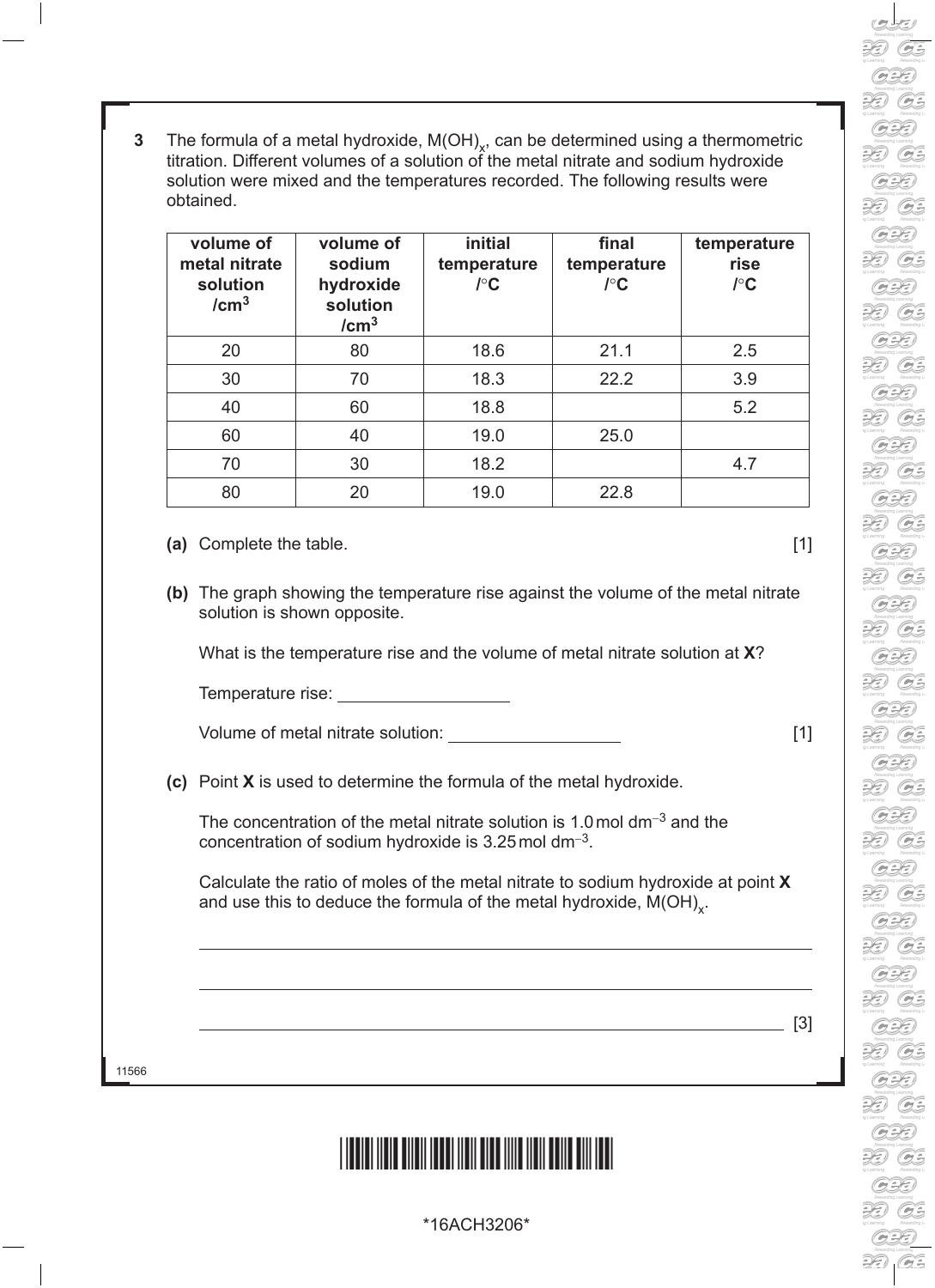



# \*16ACH3207\*

\*16ACH3207\*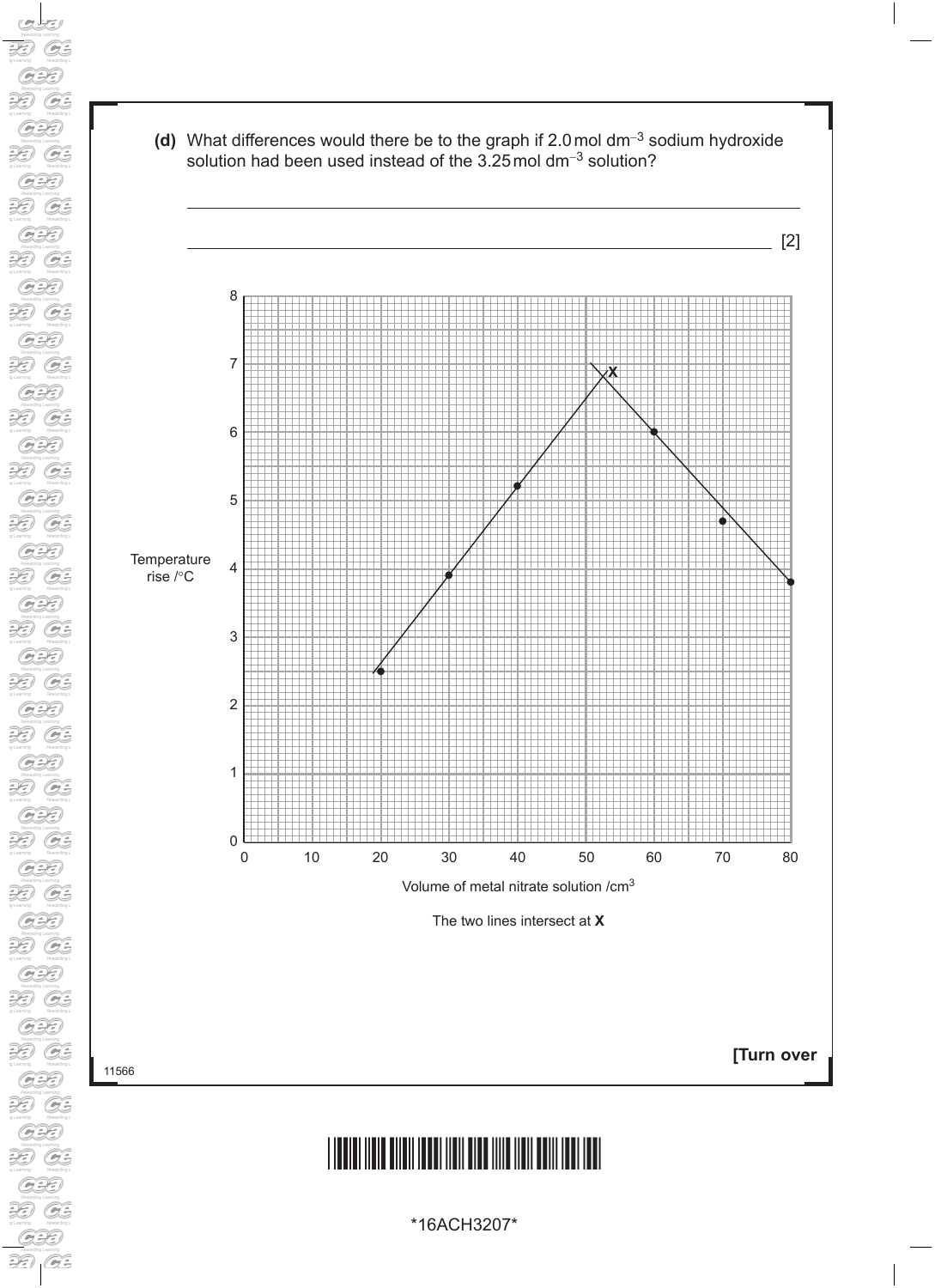

33  $G$  $G$ 



\*16ACH3208\*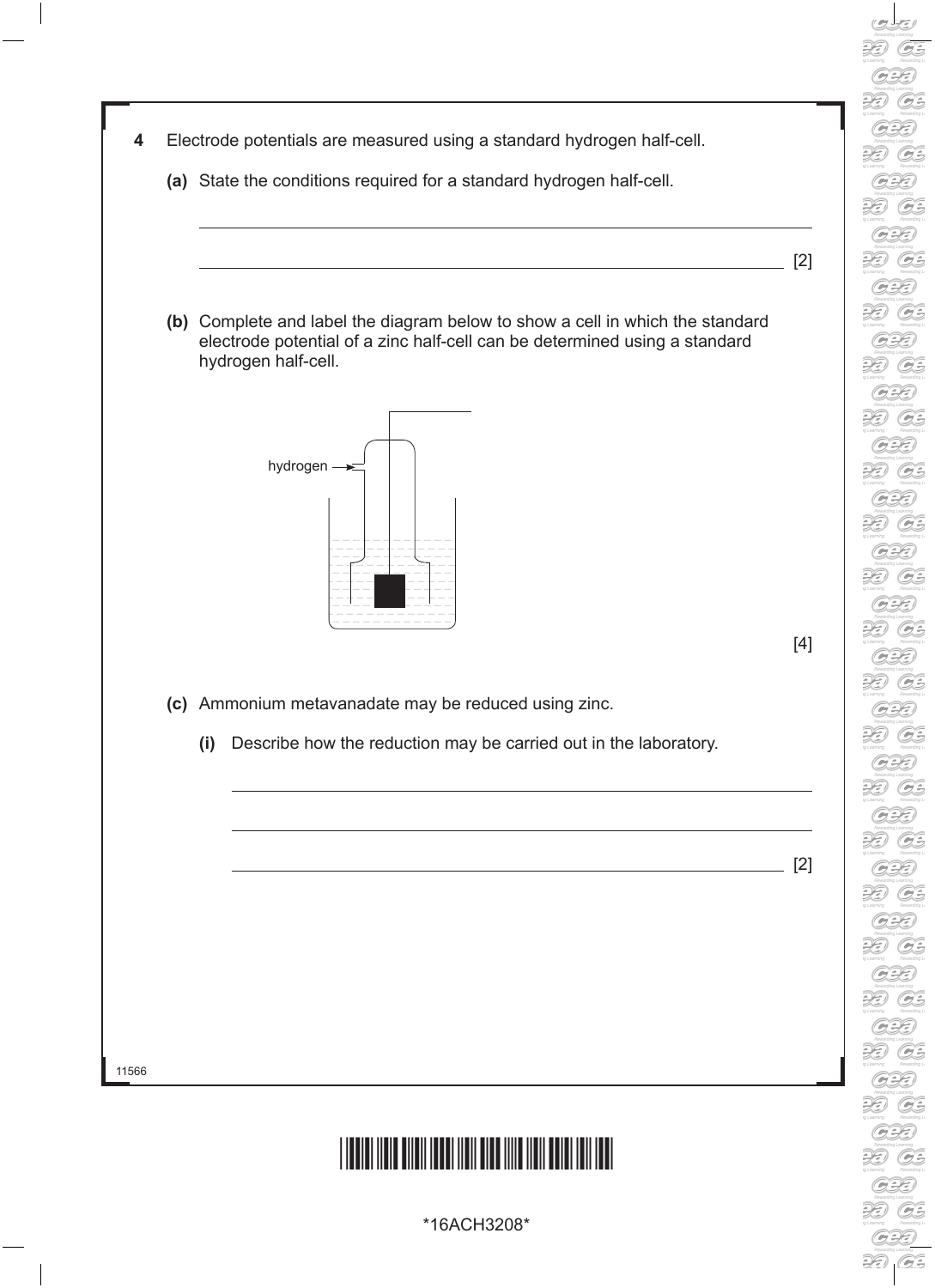**(ii)** Complete the table below giving the formula and colour of each of the four ions containing vanadium present during the reduction.

| ion | colour |
|-----|--------|
|     |        |
|     |        |
|     |        |
|     |        |

[4]

**[Turn over**

## \*16ACH3209\*

GE Đ

perming<br>Consulting to<br>PC

 $\begin{picture}(120,140)(-20,140)(-20,140)(-20,140)(-20,140)(-20,140)(-20,140)(-20,140)(-20,140)(-20,140)(-20,140)(-20,140)(-20,140)(-20,140)(-20,140)(-20,140)(-20,140)(-20,140)(-20,140)(-20,140)(-20,140)(-20,140)(-20,140)(-20,140)(-20,140)(-20,140)(-20,140$ 

Rewarding L<br>**DED**<br>Learning<br>Rewarding L

Ð  $\overbrace{\bullet}$ Ð  $\overbrace{\mathcal{G}}^{\text{learning}}$ 

Rewarding L<br>Learning<br>Contains Contains Learning L

Fremanting Learning<br>Committee Committee<br>Remarking Learning<br>Remarking Learning

Freewarding L<br>Learning<br>Comparing L<br>Revealing L<br>Revealing L<br>Revealing L

 $\overbrace{G}$ D.

 $G$ 

Fremanting L<br>Umarring<br>Remarking L

Rewarding L<br>**DED**<br>Rewarding

E)  $\overbrace{G}$ 

Rewarding L<br>**DED**<br>Rewarding

Fremanting L<br>Learning<br>Remarking L

.<br>E

 $\overbrace{G}$ .<br>B  $G$  $\widehat{\mathbb{H}}$ terming<br>GS

 $\overbrace{C}$ <br>Reaming<br>Reaming

\*16ACH3209\*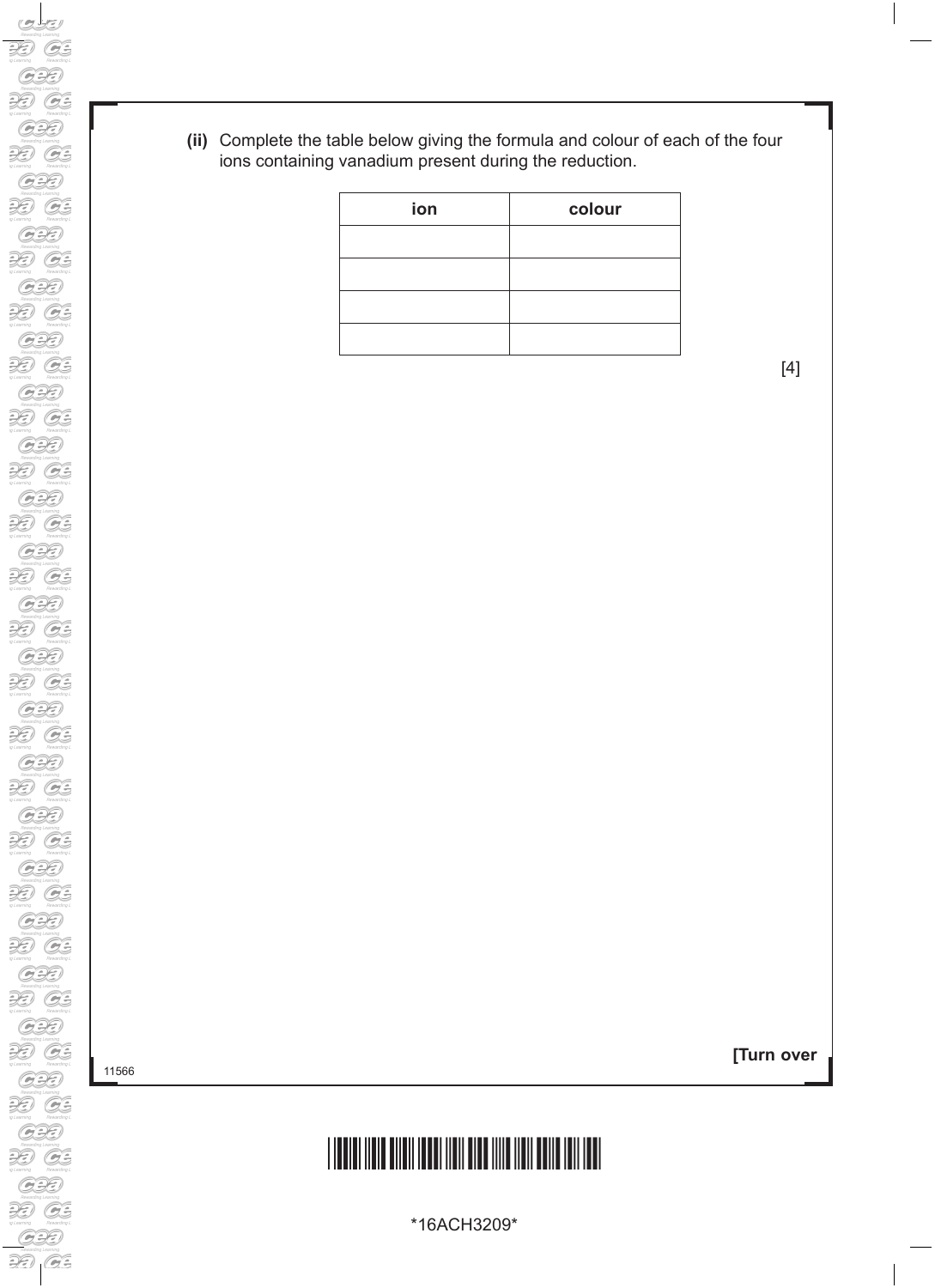

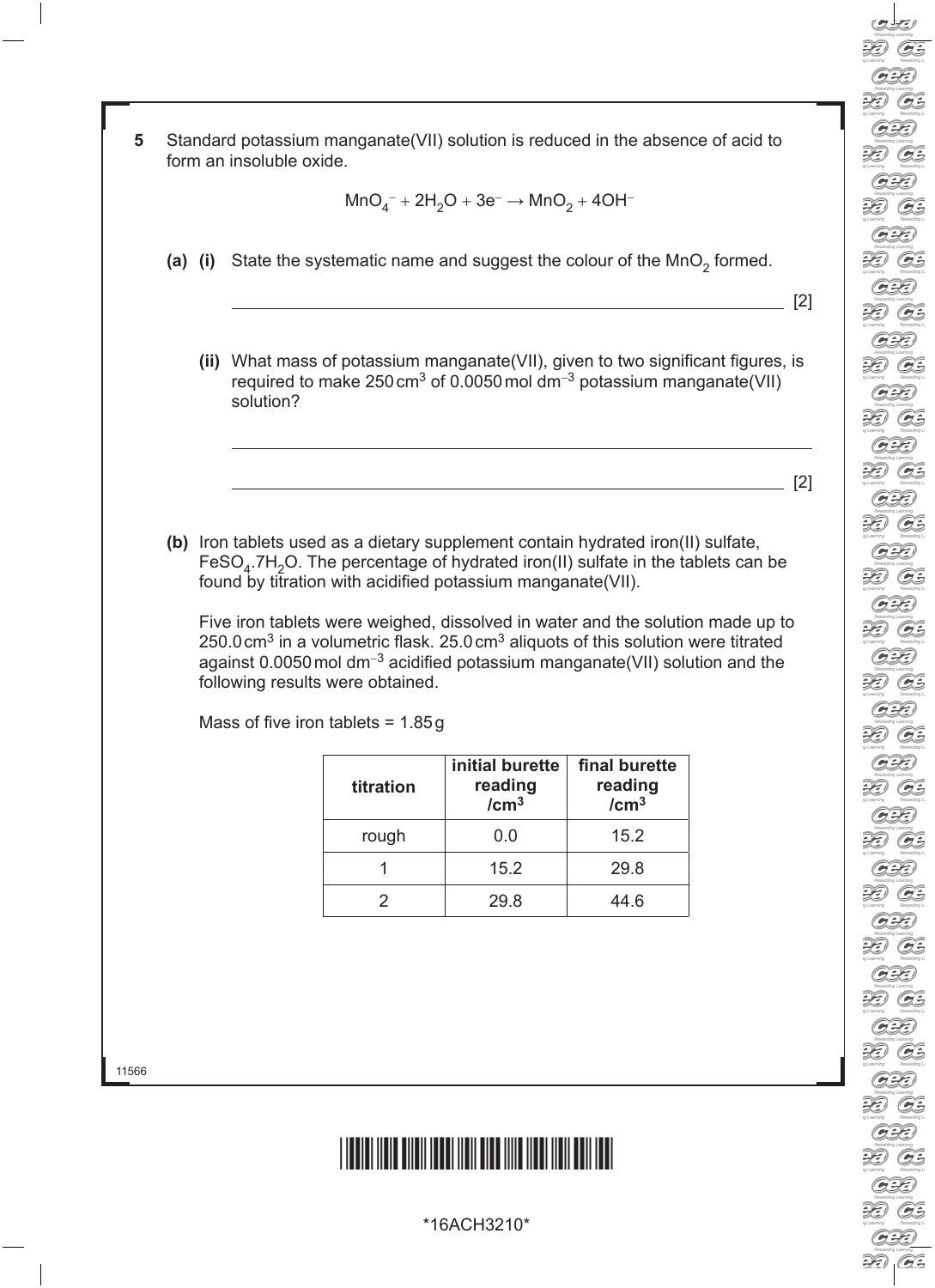| What is the colour change at the end point?<br>(i)                                                     |       |
|--------------------------------------------------------------------------------------------------------|-------|
|                                                                                                        | $[2]$ |
| (ii) Calculate the average titre.                                                                      |       |
|                                                                                                        | $[1]$ |
| (c) The half-equations for the reactions taking place are:                                             |       |
| $Fe^{2+} \longrightarrow Fe^{3+} + e^-$                                                                |       |
| $MnO_4^- + 8H^+ + 5e^- \longrightarrow Mn^{2+} + 4H_2O$                                                |       |
| Write the overall ionic equation for the reaction.                                                     | $[1]$ |
| (d) Calculate the percentage mass, to two decimal places, of hydrated iron(II)<br>sulfate in a tablet. |       |
|                                                                                                        |       |
|                                                                                                        | $[4]$ |
|                                                                                                        |       |
|                                                                                                        |       |
|                                                                                                        |       |

# \*16ACH3211\*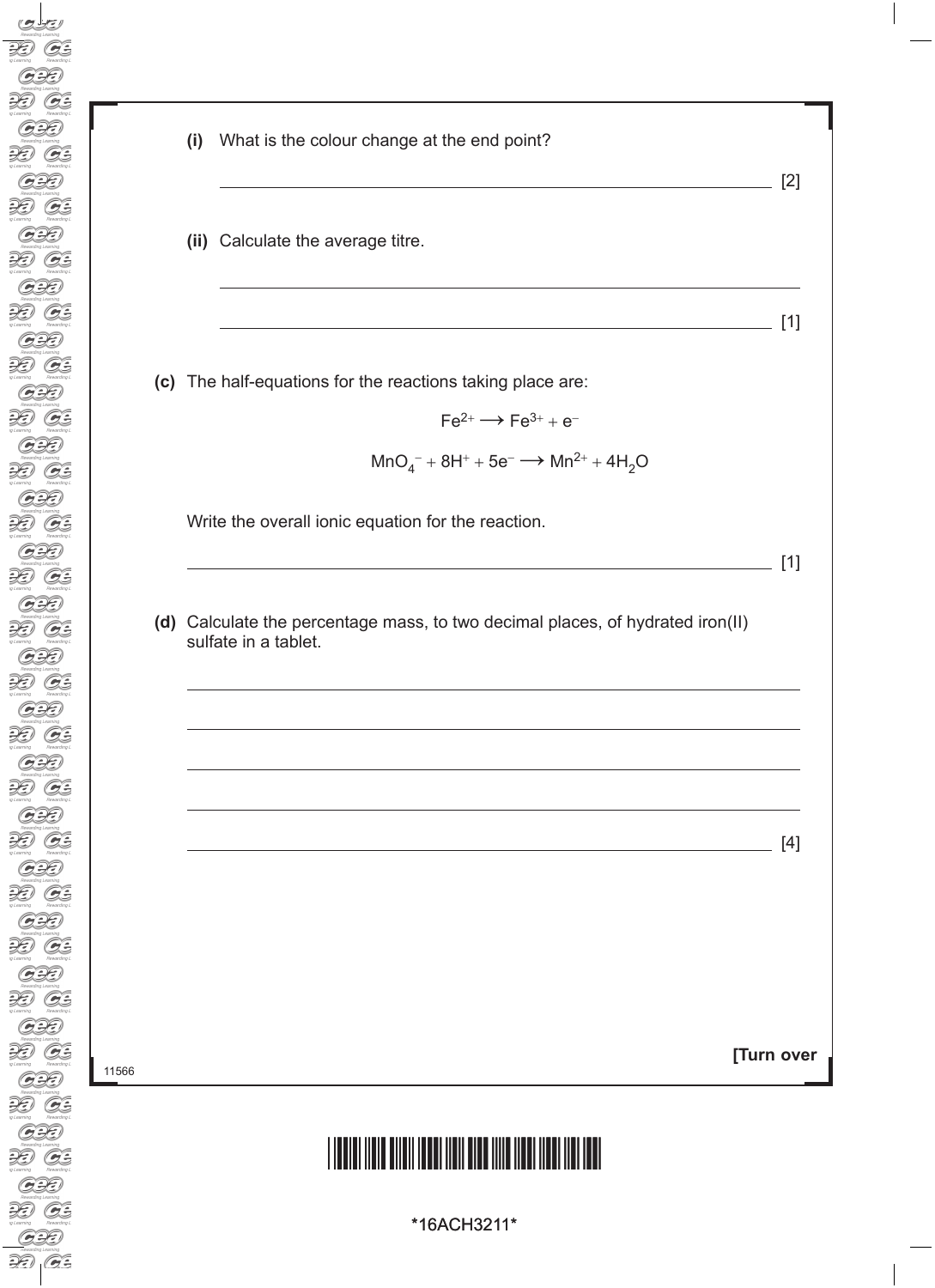$\sum_{q \text{ learning}}$  $G$  $\sum_{g \text{ *learning*} }^{Rewardin}$  $\mathcal G$  $\sum_{q \text{ learning}}^{Rewardin}$  $\overbrace{P_{\text{c}}}\n\overbrace{P_{\text{c}}}\n\overbrace{P_{\text{c}}}\n\overbrace{P_{\text{c}}}\n\overbrace{P_{\text{c}}}\n\overbrace{P_{\text{c}}}\n\overbrace{P_{\text{c}}}\n\overbrace{P_{\text{c}}}\n\overbrace{P_{\text{c}}}\n\overbrace{P_{\text{c}}}\n\overbrace{P_{\text{c}}}\n\overbrace{P_{\text{c}}}\n\overbrace{P_{\text{c}}}\n\overbrace{P_{\text{c}}}\n\overbrace{P_{\text{c}}}\n\overbrace{P_{\text{c}}}\n\overbrace{P_{\text{c}}}\$  $\overbrace{ }$ <br> $\overbrace{ }$ <br> $\overbrace{ }$ <br> $\overbrace{ }$ <br> $\overbrace{ }$ <br> $\overbrace{ }$ <br> $\overbrace{ }$ <br> $\overbrace{ }$ <br> $\overbrace{ }$ <br><br> $\overbrace{ }$ <br><br><br><br><br><br><br><br><br><br><br><br><br><br><br><br>  $G$  $\overbrace{$  Rewarding  $\overbrace{ }$  Rewarding<br> $\overbrace{ }$ <br> $\overbrace{ }$ <br> $\overbrace{ }$ <br> $\overbrace{ }$ <br> $\overbrace{ }$ <br> $\overbrace{ }$ <br> $\overbrace{ }$ <br> $\overbrace{ }$ <br> $\overbrace{ }$ <br> $\overbrace{ }$ <br> $\overbrace{ }$ <br> $\overbrace{ }$ <br> $\overbrace{ }$ <br> $\overbrace{ }$ <br><br> $\overbrace{ }$ <br><br><br><br><br><br><br><br><br><br><br><br><br><br><br><br><br><br><br><br><br><br>  $\mathcal{G}$  $\mathcal{L}$ g Learning<br>Contains and the Remarking  $\sum_{q \text{ learning}}^{\text{Hewarden}}$  $G$  $\sum_{q \text{ learning}}^{Rewardin}$  $G$  $\sum_{q \text{ learning}}^{Rewaction}$  $\overbrace{ }$ <br>
Rewardin<br>  $\overbrace{ }$ <br>  $\overbrace{ }$ <br>  $\overbrace{ }$ <br>  $\overbrace{ }$ <br>  $\overbrace{ }$ <br>  $\overbrace{ }$ <br>  $\overbrace{ }$ <br>  $\overbrace{ }$ <br>  $\overbrace{ }$ <br>  $\overbrace{ }$ <br>  $\overbrace{ }$ <br>  $\overbrace{ }$ <br>  $\overbrace{ }$ <br>  $\overbrace{ }$ <br>  $\overbrace{ }$ <br>  $\overbrace{ }$ <br>  $\overbrace{ }$ <br>  $\overbrace{ }$ <br>  $\overbrace{ }$ <br>  $\overbrace{ }$ <br>  $\overbrace{ }$ <br>  $\overbrace{ }$ <br>  $\overbrace$  $G$ Rewardin<br>
y Learning<br>
Rewardin<br>
Party<br>
y Learning  $\overbrace{ }$ <br> $\overbrace{ }$ <br> $\overbrace{ }$ <br> $\overbrace{ }$ <br> $\overbrace{ }$ <br> $\overbrace{ }$ <br> $\overbrace{ }$ <br> $\overbrace{ }$ <br><br> $\overbrace{ }$ <br><br><br><br><br><br><br><br><br><br><br><br><br><br><br><br><br><br>  $\sigma$  $\sum_{q \text{ learning}}^{Reward in}$  $\mathcal G$  $\sum_{q \text{ learning}}^{Reward in}$  $G$ Revealing<br>
y Learning<br>
(Containing<br>
Revealing<br>
Revealing<br>
Revealing<br>
Revealing<br>
Revealing g Learning<br>Rewardship<br>**DED**<br>g Learning  $\overbrace{ }$ <br>  $\overbrace{ }$ <br>  $\overbrace{ }$ <br>  $\overbrace{ }$ <br>  $\overbrace{ }$ <br>  $\overbrace{ }$ <br>  $\overbrace{ }$ <br>  $\overbrace{ }$ <br>  $\overbrace{ }$ <br>  $\overbrace{ }$ <br>  $\overbrace{ }$ <br>  $\overbrace{ }$ <br>  $\overbrace{ }$ <br>  $\overbrace{ }$ <br>  $\overbrace{ }$ <br>  $\overbrace{ }$ <br>  $\overbrace{ }$ <br>  $\overbrace{ }$ <br>  $\overbrace{ }$ <br>  $\overbrace{ }$ <br>  $\overbrace{ }$ <br>  $\overbrace{ }$ <br>  $\overbrace{ }$ <br>  $\overbrace{ }$ <br>  $\overbrace{$ uening<br>G

| 6     |                                                                                                                                                                                                                             |  | The relative formula mass of a volatile dihalogenoalkane, Z, can be determined by<br>the following method.                                                                                                                    |     |  |
|-------|-----------------------------------------------------------------------------------------------------------------------------------------------------------------------------------------------------------------------------|--|-------------------------------------------------------------------------------------------------------------------------------------------------------------------------------------------------------------------------------|-----|--|
|       | Two gas syringes are heated in an oven to $120^{\circ}$ C. A small amount of propanone and<br>Z were injected, separately, from hypodermic syringes, into each of the gas syringes.<br>The following results were obtained: |  |                                                                                                                                                                                                                               |     |  |
|       | Initial mass of propanone and hypodermic syringe $= 17.26$ g<br>Final mass of propanone and hypodermic syringe $= 17.16g$<br>Volume of propanone in gas syringe = $51 \text{ cm}^3$                                         |  |                                                                                                                                                                                                                               |     |  |
|       | Initial mass of Z and hypodermic syringe = $20.04 g$<br>Final mass of Z and hypodermic syringe = $19.87g$<br>Volume of Z in gas syringe = $51 \text{cm}^3$                                                                  |  |                                                                                                                                                                                                                               |     |  |
|       |                                                                                                                                                                                                                             |  | (a) Suggest why the temperature and pressure of the oven are not required.                                                                                                                                                    |     |  |
|       |                                                                                                                                                                                                                             |  |                                                                                                                                                                                                                               | [1] |  |
|       |                                                                                                                                                                                                                             |  | (b) (i) Calculate the mass of propanone and the mass of Z added to the gas<br>syringes.                                                                                                                                       |     |  |
|       |                                                                                                                                                                                                                             |  |                                                                                                                                                                                                                               |     |  |
|       |                                                                                                                                                                                                                             |  |                                                                                                                                                                                                                               | [1] |  |
|       |                                                                                                                                                                                                                             |  | (ii) Calculate the density of propanone and Z.                                                                                                                                                                                |     |  |
|       |                                                                                                                                                                                                                             |  |                                                                                                                                                                                                                               |     |  |
|       |                                                                                                                                                                                                                             |  |                                                                                                                                                                                                                               | [2] |  |
|       |                                                                                                                                                                                                                             |  | (iii) The relative formula mass of propanone is 58. Calculate the relative formula<br>mass of Z.                                                                                                                              |     |  |
|       |                                                                                                                                                                                                                             |  | <u> 1989 - Johann Stoff, deutscher Stoff, der Stoff, der Stoff, der Stoff, der Stoff, der Stoff, der Stoff, der S</u>                                                                                                         | [2] |  |
|       |                                                                                                                                                                                                                             |  |                                                                                                                                                                                                                               |     |  |
| 11566 |                                                                                                                                                                                                                             |  | the control of the control of the control of the control of the control of the control of the control of the control of the control of the control of the control of the control of the control of the control of the control |     |  |
|       |                                                                                                                                                                                                                             |  |                                                                                                                                                                                                                               |     |  |

### \*16ACH3212\*

 $\overline{\phantom{a}}$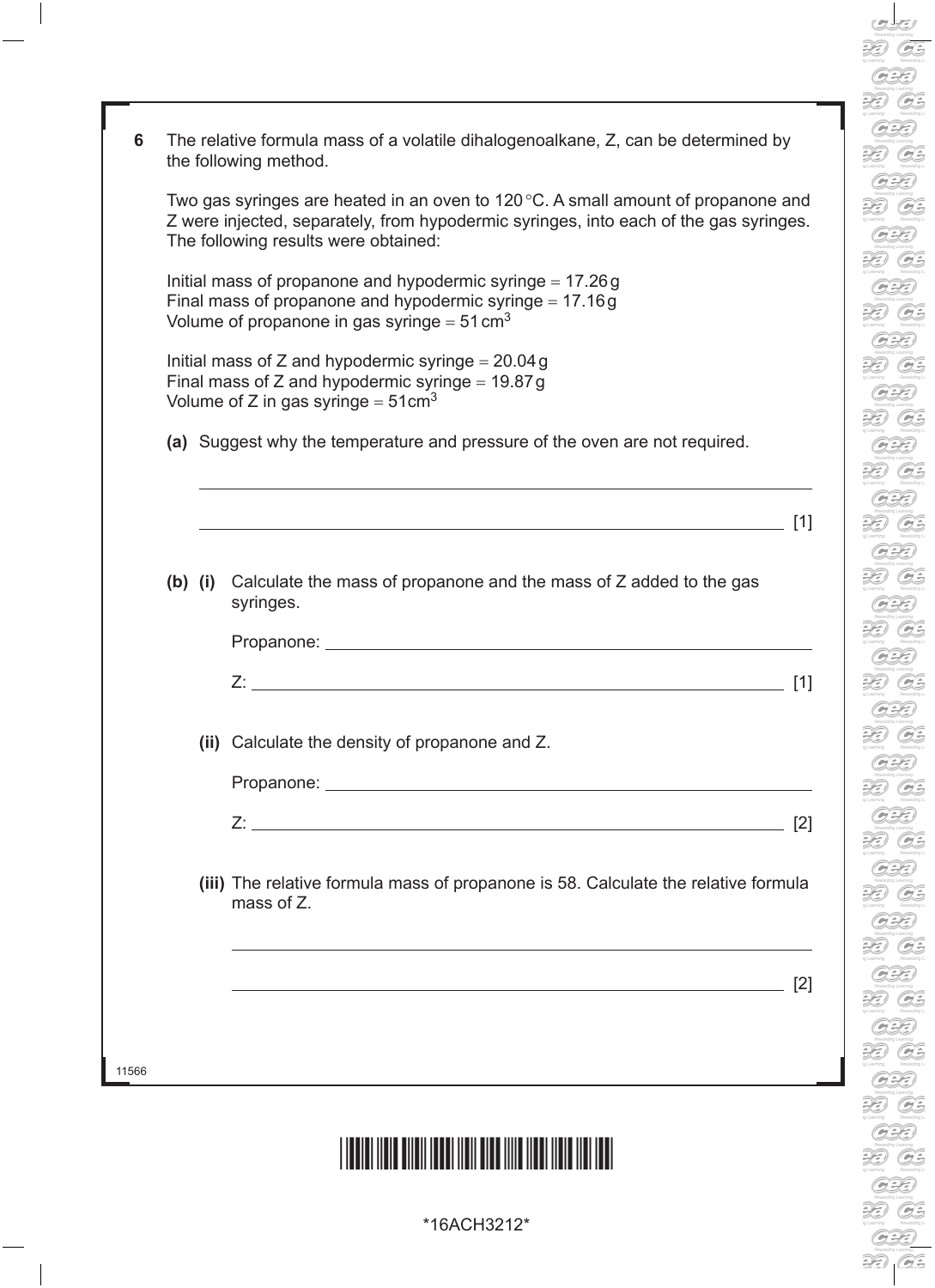|    | (c) (i) What is meant by the term dihalogenoalkane?                                                                                                                                                                                                                                                             |       |
|----|-----------------------------------------------------------------------------------------------------------------------------------------------------------------------------------------------------------------------------------------------------------------------------------------------------------------|-------|
|    | <u> 1989 - Johann Barbara, martxa alemaniar amerikan personal (h. 1989).</u>                                                                                                                                                                                                                                    | $[1]$ |
|    | (ii) Use your answer to (b)(iii) to deduce the molecular formula of Z.                                                                                                                                                                                                                                          |       |
|    | the control of the control of the control of the control of the control of the control of the control of the control of the control of the control of the control of the control of the control of the control of the control<br>(d) (i) Explain how you could obtain the halide ion from the dihalogenoalkane. | $[1]$ |
|    |                                                                                                                                                                                                                                                                                                                 |       |
|    | and the control of the control of the control of the control of the control of the control of the control of the                                                                                                                                                                                                | $[2]$ |
|    | (ii) Describe a chemical test to confirm the identity of the anion.                                                                                                                                                                                                                                             |       |
|    |                                                                                                                                                                                                                                                                                                                 |       |
|    |                                                                                                                                                                                                                                                                                                                 | $[3]$ |
|    |                                                                                                                                                                                                                                                                                                                 |       |
|    |                                                                                                                                                                                                                                                                                                                 |       |
|    |                                                                                                                                                                                                                                                                                                                 |       |
| 66 |                                                                                                                                                                                                                                                                                                                 |       |
|    |                                                                                                                                                                                                                                                                                                                 |       |

# \*16ACH3213\*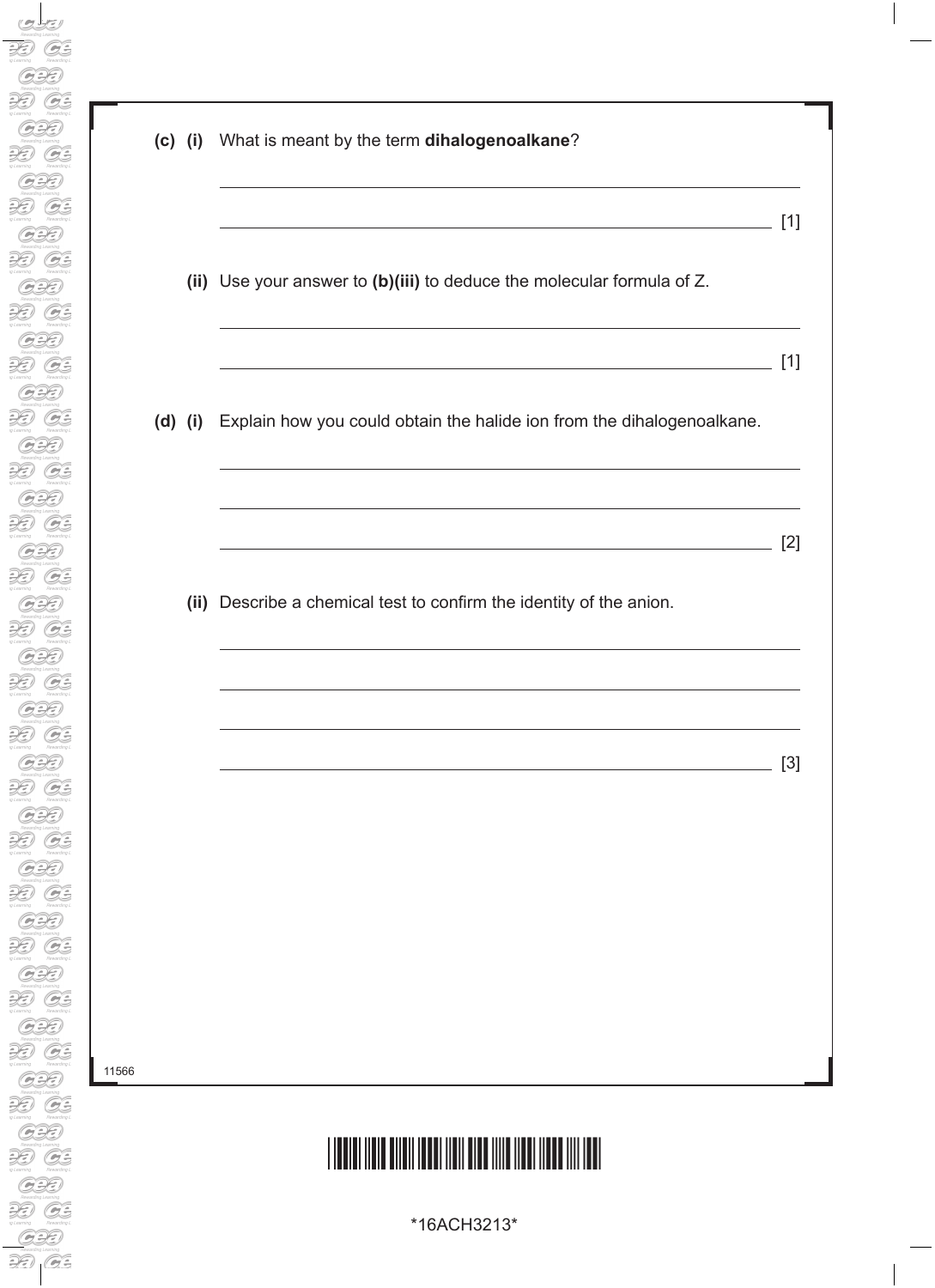#### **THIS IS THE END OF THE QUESTION PAPER**



\*16ACH3214\*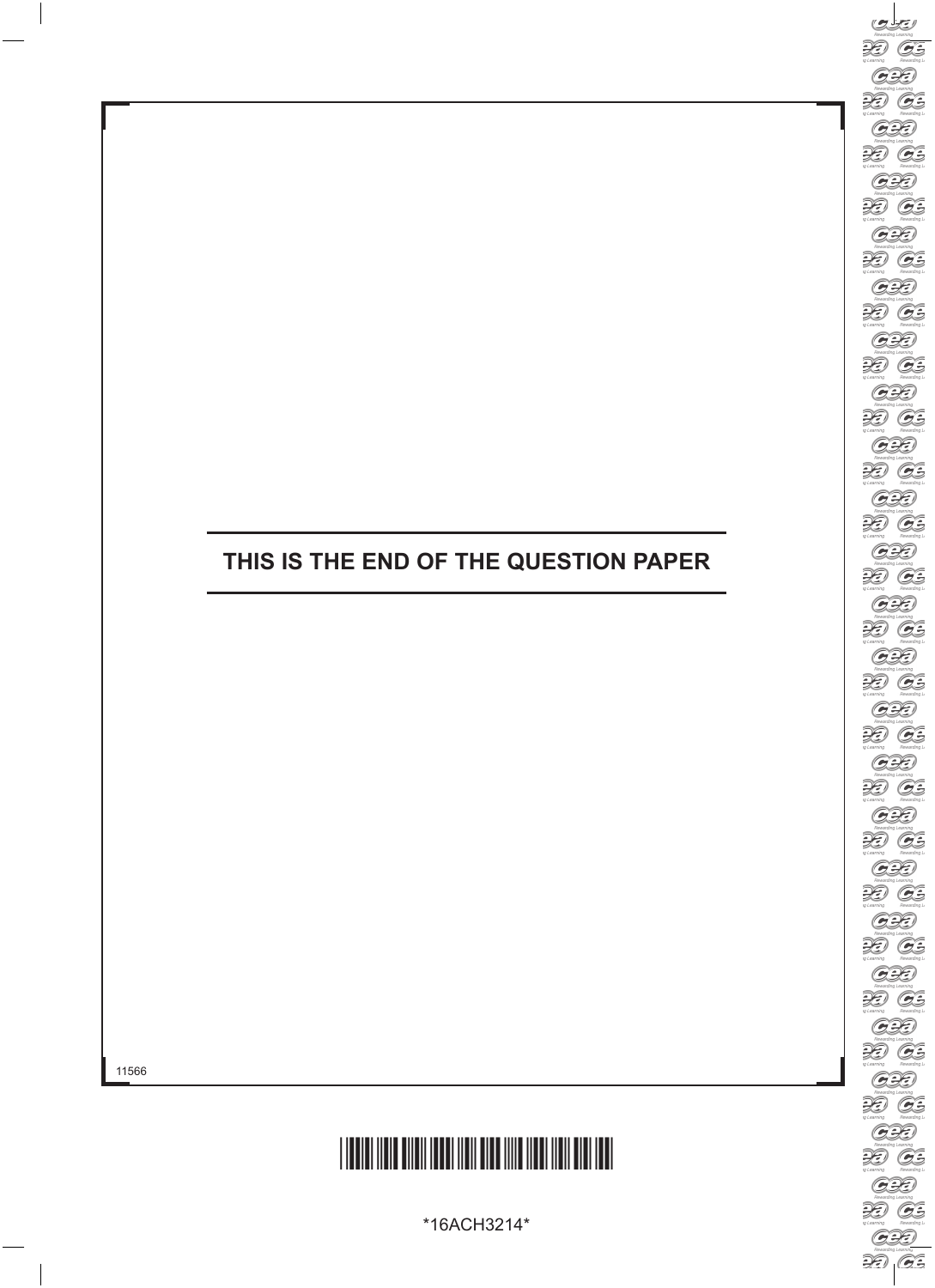#### **BLANK PAGE**

#### **DO NOT WRITE ON THIS PAGE**

11566

# \*16ACH3215\*

\*16ACH3215\*